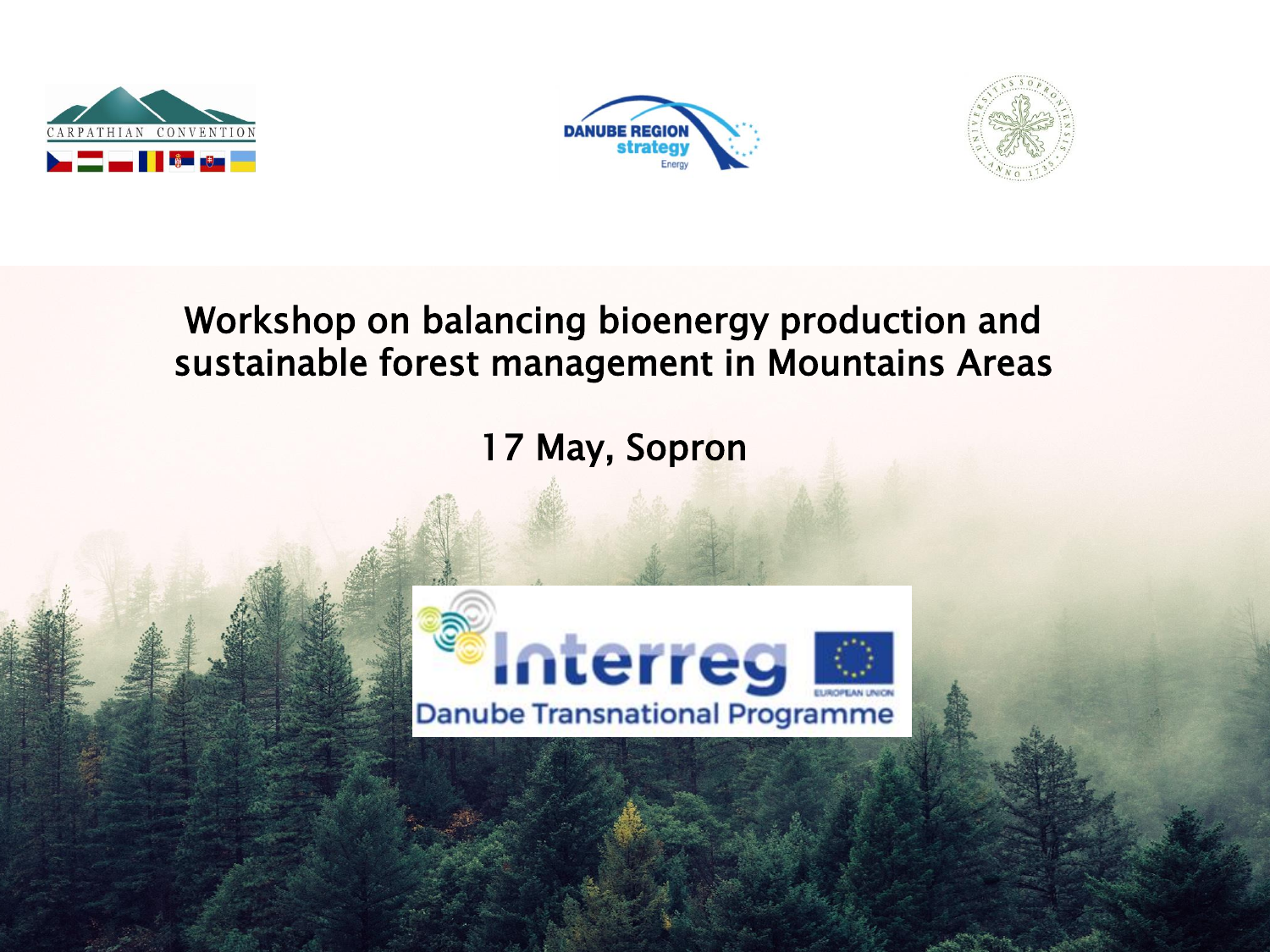

## **EUSDR Priority Area 2** To encourage more sustainable energy

Sopron, 17.05.2017 Veronika Šiková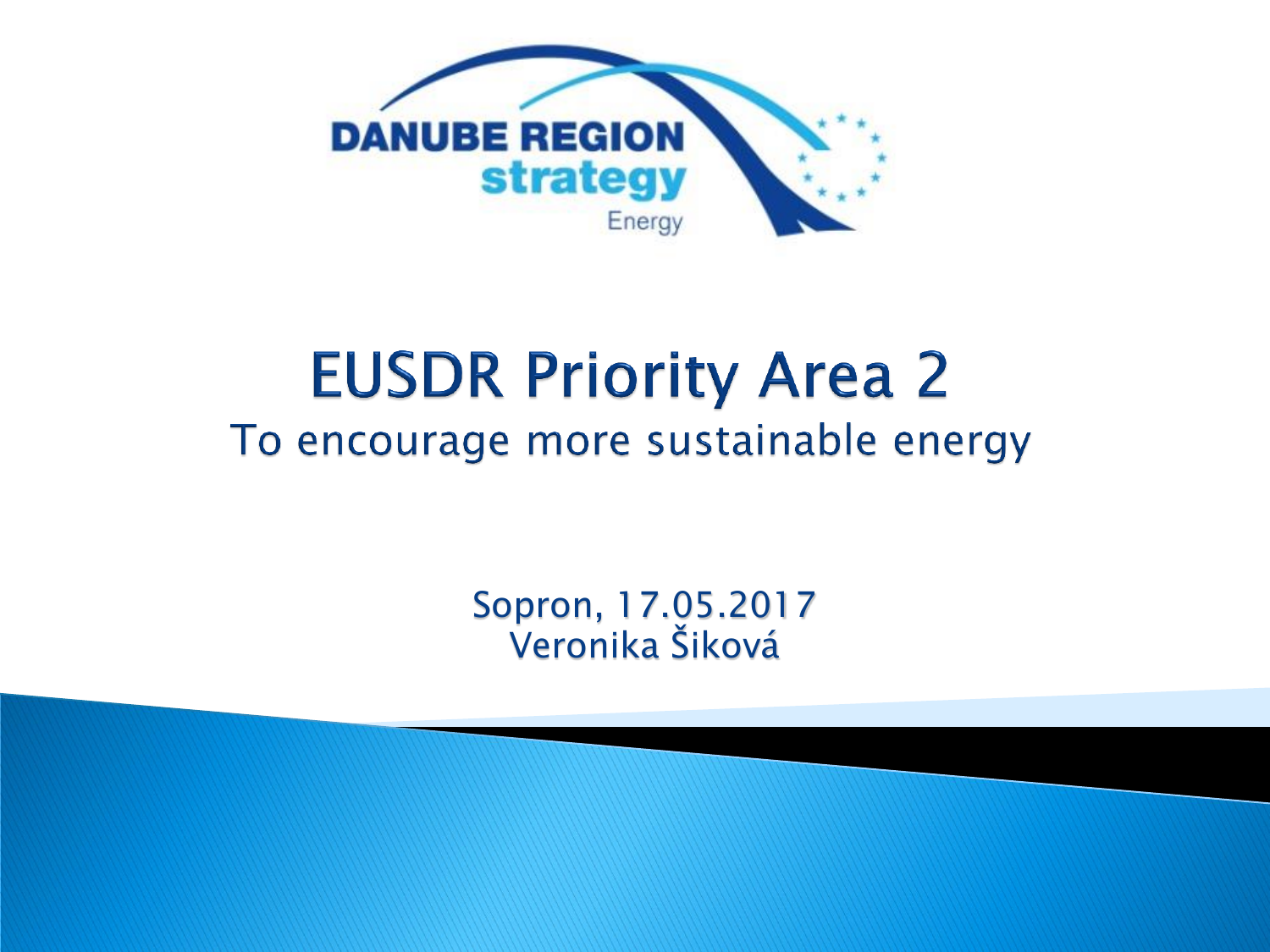### PA2 - To encourage more sustainable energy

Coordination: CZ - HU



Actively working on or facilitating actions related to:

- Policy level
- Project level

## PA2 endorsed new targets and actions

- ▶ To help to achieve the national targets based on the Europe 2030 climate and energy targets
- ▶ To remove existing bottlenecks in energy to fulfil the goals of the Energy Union within the Danube Region
- ▶ To better interconnect regions by joint activities with relevant initiatives and institutions

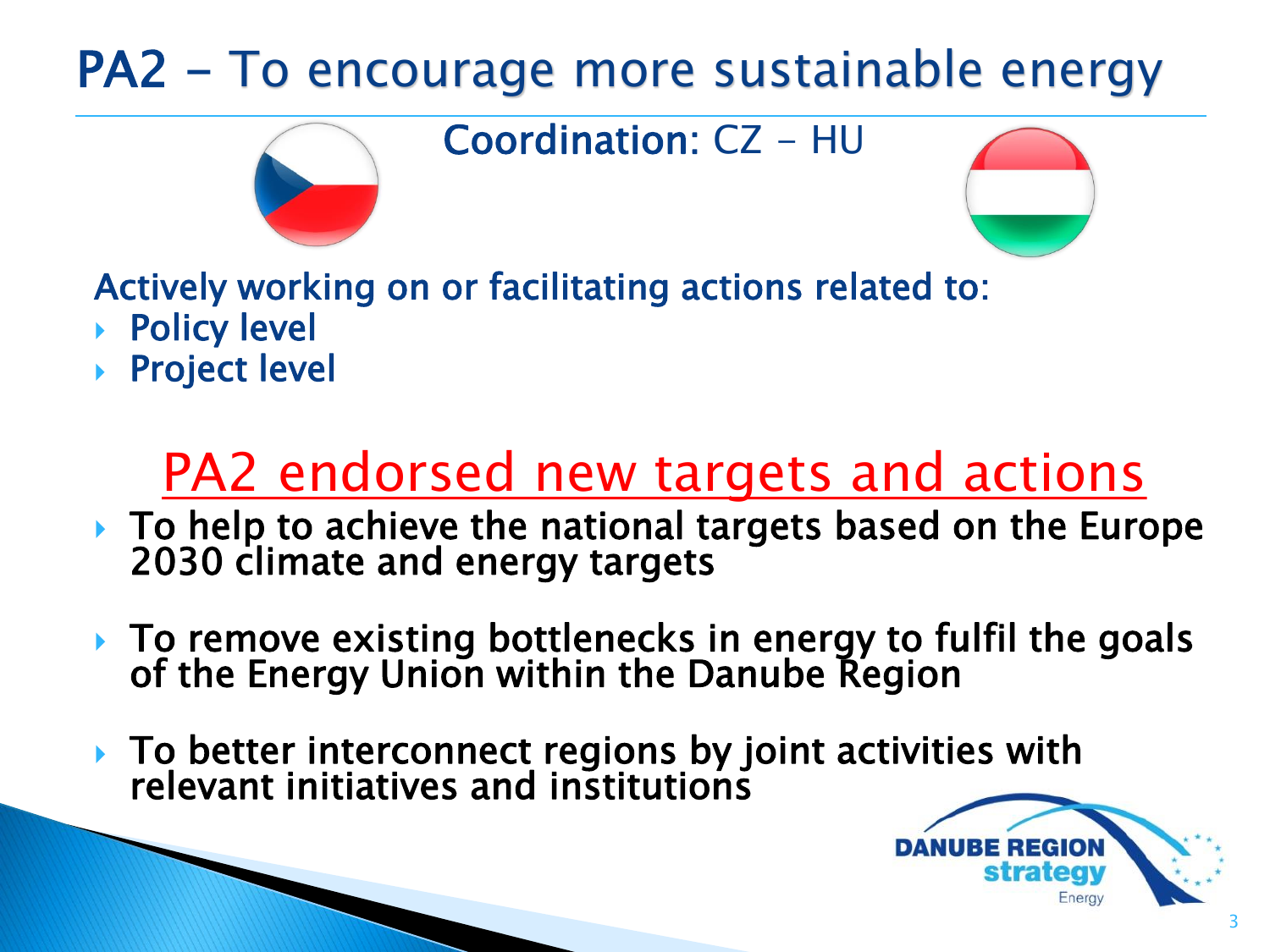# **Activities of PA2 in 2016**

### POLICY LEVEL

- Exchange of expertize
- Providing information for policy development

| The prospects for LNG in the | State of Renewable Heat Production |
|------------------------------|------------------------------------|
| Danube Region analysis       | and Consumption in the DR          |

Cities in motion of energy transition: PA2 workshop at the UN European Habitat Conference, Prague (March)

3rd Stakeholder Seminar on "LNG dream or reality for the Danube Region", Brussels (May)

### PROJECT LEVEL

- Support of development of project ideas
- Support cooperation in the region in general

Energy Innovations and RES Projects seminar, Prague (September)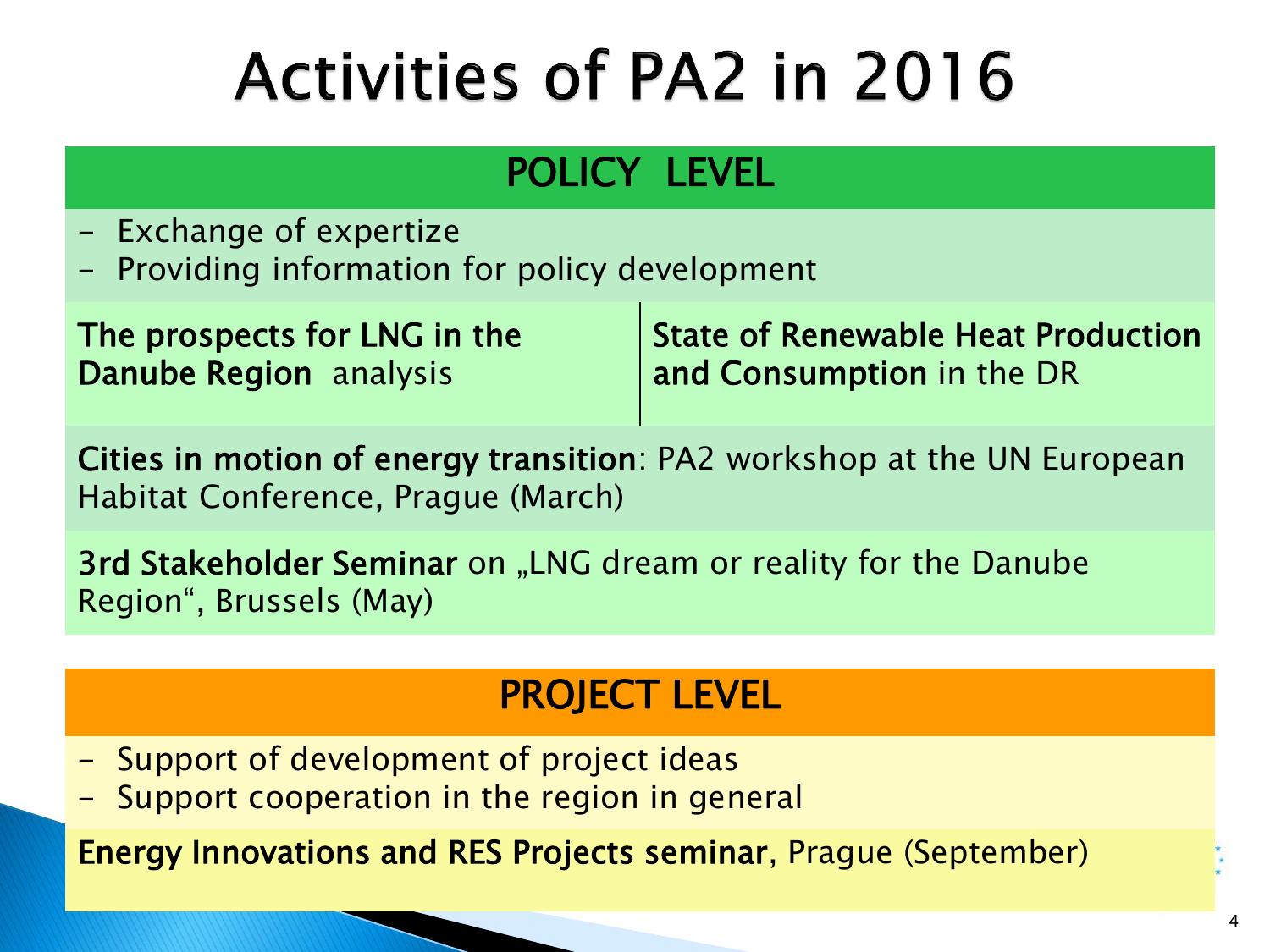## Medium-term plan

| 2017                                                                                                                                                                                                                                |                                                                                      |  |
|-------------------------------------------------------------------------------------------------------------------------------------------------------------------------------------------------------------------------------------|--------------------------------------------------------------------------------------|--|
| <b>GAS MARKET INTEGRATION</b>                                                                                                                                                                                                       |                                                                                      |  |
| 2018                                                                                                                                                                                                                                | 2019                                                                                 |  |
| <b>ELECTRICITY MARKET/ SMART</b><br><b>CITIES</b><br>- Electricity market<br>- Bioenergy/bio-economy                                                                                                                                | <b>ENERGY POVERTY</b><br>- Energy poverty<br>Financing (post 2020)                   |  |
| <b>Activities:</b><br>Small studies/reports (different topics)<br><b>Expert seminar</b> on decentralization of<br>electricity grid<br>Project seminar on Smart cities, clean<br>$fuel, \ldots$<br><b>Policy seminar on Smart DR</b> | <b>Activities:</b><br>Study, policy seminar and call for papers<br>on energy poverty |  |